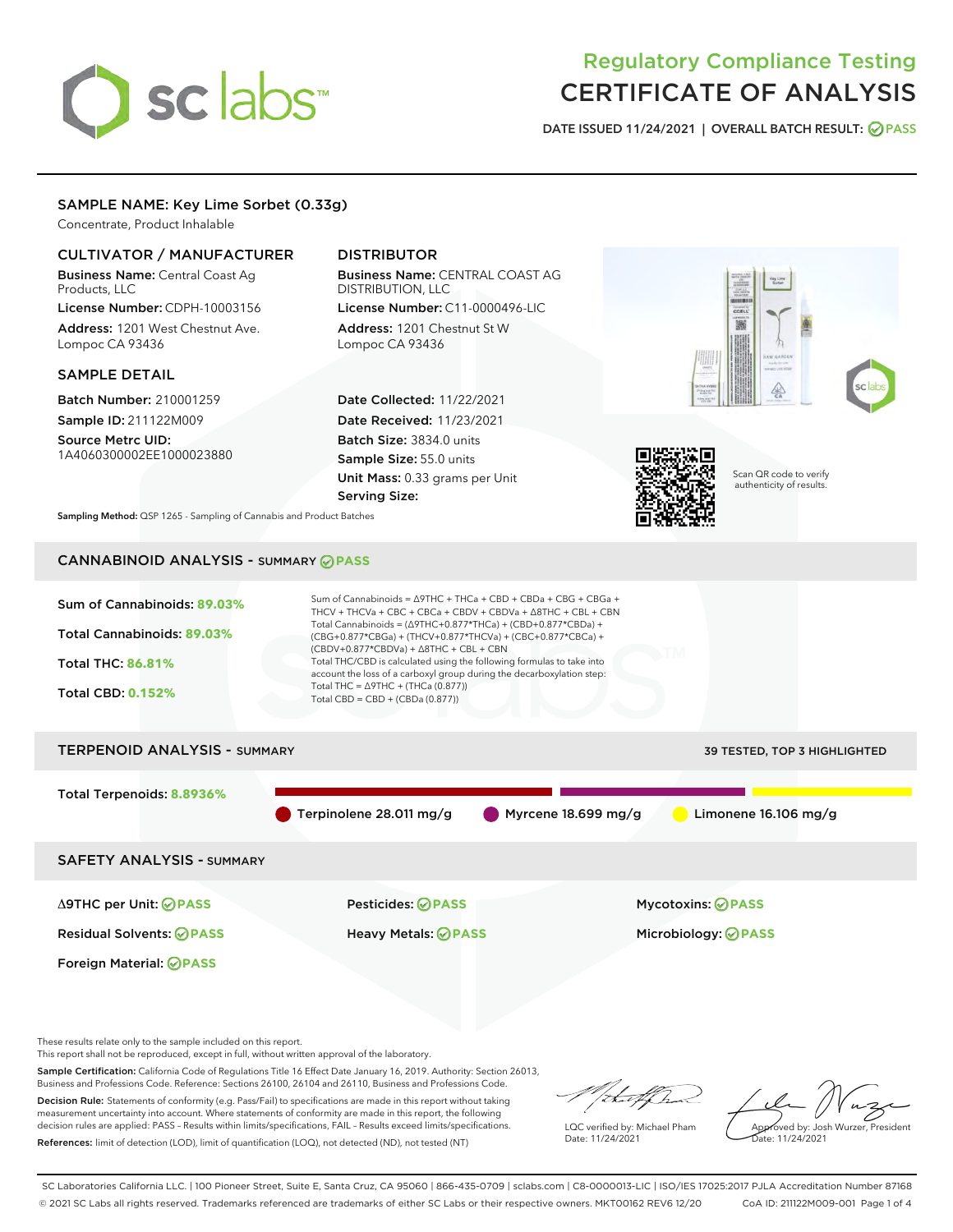



KEY LIME SORBET (0.33G) | DATE ISSUED 11/24/2021 | OVERALL BATCH RESULT: @ PASS

#### CANNABINOID TEST RESULTS - 11/24/2021 2 PASS

Tested by high-performance liquid chromatography with diode-array detection (HPLC-DAD). **Method:** QSP 1157 - Analysis of Cannabinoids by HPLC-DAD

#### TOTAL CANNABINOIDS: **89.03%**

Total Cannabinoids (Total THC) + (Total CBD) + (Total CBG) + (Total THCV) + (Total CBC) + (Total CBDV) + ∆8THC + CBL + CBN

TOTAL THC: **86.81%** Total THC (∆9THC+0.877\*THCa)

TOTAL CBD: **0.152%**

Total CBD (CBD+0.877\*CBDa)

TOTAL CBG: 1.308% Total CBG (CBG+0.877\*CBGa)

TOTAL THCV: 0.57% Total THCV (THCV+0.877\*THCVa)

TOTAL CBC: ND Total CBC (CBC+0.877\*CBCa)

TOTAL CBDV: ND Total CBDV (CBDV+0.877\*CBDVa)

| <b>COMPOUND</b>  | LOD/LOQ<br>(mg/g)          | <b>MEASUREMENT</b><br><b>UNCERTAINTY</b><br>(mg/g) | <b>RESULT</b><br>(mg/g) | <b>RESULT</b><br>(%) |
|------------------|----------------------------|----------------------------------------------------|-------------------------|----------------------|
| <b>A9THC</b>     | 0.06/0.26                  | ±29.863                                            | 868.10                  | 86.810               |
| <b>CBG</b>       | 0.06/0.19                  | ±0.515                                             | 13.08                   | 1.308                |
| <b>THCV</b>      | 0.1 / 0.2                  | ±0.28                                              | 5.7                     | 0.57                 |
| <b>CBN</b>       | 0.1/0.3                    | ±0.12                                              | 1.9                     | 0.19                 |
| <b>CBD</b>       | 0.07/0.29                  | ±0.070                                             | 1.52                    | 0.152                |
| $\triangle$ 8THC | 0.1/0.4                    | N/A                                                | <b>ND</b>               | <b>ND</b>            |
| <b>THCa</b>      | 0.05/0.14                  | N/A                                                | <b>ND</b>               | <b>ND</b>            |
| <b>THCVa</b>     | 0.07/0.20                  | N/A                                                | <b>ND</b>               | <b>ND</b>            |
| <b>CBDa</b>      | 0.02/0.19                  | N/A                                                | <b>ND</b>               | <b>ND</b>            |
| <b>CBDV</b>      | 0.04 / 0.15                | N/A                                                | <b>ND</b>               | <b>ND</b>            |
| <b>CBDVa</b>     | 0.03/0.53                  | N/A                                                | <b>ND</b>               | <b>ND</b>            |
| <b>CBGa</b>      | 0.1/0.2                    | N/A                                                | <b>ND</b>               | <b>ND</b>            |
| <b>CBL</b>       | 0.06 / 0.24                | N/A                                                | <b>ND</b>               | <b>ND</b>            |
| <b>CBC</b>       | 0.2 / 0.5                  | N/A                                                | <b>ND</b>               | <b>ND</b>            |
| <b>CBCa</b>      | 0.07/0.28                  | N/A                                                | <b>ND</b>               | <b>ND</b>            |
|                  | <b>SUM OF CANNABINOIDS</b> |                                                    | 890.3 mg/g              | 89.03%               |

#### **UNIT MASS: 0.33 grams per Unit**

| ∆9THC per Unit                         | 1120 per-package limit | 286.47 mg/unit | <b>PASS</b> |
|----------------------------------------|------------------------|----------------|-------------|
| <b>Total THC per Unit</b>              |                        | 286.47 mg/unit |             |
| <b>CBD</b> per Unit                    |                        | $0.50$ mg/unit |             |
| <b>Total CBD per Unit</b>              |                        | $0.50$ mg/unit |             |
| <b>Sum of Cannabinoids</b><br>per Unit |                        | 293.8 mg/unit  |             |
| <b>Total Cannabinoids</b><br>per Unit  |                        | 293.8 mg/unit  |             |

#### TERPENOID TEST RESULTS - 11/24/2021

Terpene analysis utilizing gas chromatography-flame ionization detection (GC-FID). **Method:** QSP 1192 - Analysis of Terpenoids by GC-FID

| <b>COMPOUND</b>         | LOD/LOQ<br>(mg/g) | <b>MEASUREMENT</b><br><b>UNCERTAINTY</b><br>(mg/g) | <b>RESULT</b><br>(mg/g)                         | <b>RESULT</b><br>(%) |
|-------------------------|-------------------|----------------------------------------------------|-------------------------------------------------|----------------------|
| Terpinolene             | 0.008 / 0.026     | ±0.5742                                            | 28.011                                          | 2.8011               |
| <b>Myrcene</b>          | 0.008 / 0.025     | ±0.2412                                            | 18.699                                          | 1.8699               |
| Limonene                | 0.005 / 0.016     | ±0.2303                                            | 16.106                                          | 1.6106               |
| $\upbeta$ Caryophyllene | 0.004 / 0.012     | ±0.2220                                            | 6.235                                           | 0.6235               |
| $\beta$ Pinene          | 0.004 / 0.014     | ±0.0469                                            | 4.076                                           | 0.4076               |
| $\alpha$ Pinene         | 0.005 / 0.017     | ±0.0281                                            | 3.264                                           | 0.3264               |
| Ocimene                 | 0.011 / 0.038     | ±0.0724                                            | 2.255                                           | 0.2255               |
| $\alpha$ Humulene       | 0.009/0.029       | ±0.0534                                            | 1.663                                           | 0.1663               |
| Linalool                | 0.009 / 0.032     | ±0.0559                                            | 1.470                                           | 0.1470               |
| $\alpha$ Phellandrene   | 0.006 / 0.020     | ±0.0144                                            | 1.062                                           | 0.1062               |
| Terpineol               | 0.016 / 0.055     | ±0.0638                                            | 1.039                                           | 0.1039               |
| 3 Carene                | 0.005 / 0.018     | ±0.0125                                            | 0.883                                           | 0.0883               |
| $\alpha$ Terpinene      | 0.005 / 0.017     | ±0.0117                                            | 0.787                                           | 0.0787               |
| Fenchol                 | 0.010 / 0.034     | ±0.0296                                            | 0.764                                           | 0.0764               |
| trans-ß-Farnesene       | 0.008 / 0.025     | ±0.0224                                            | 0.631                                           | 0.0631               |
| $\gamma$ Terpinene      | 0.006 / 0.018     | ±0.0080                                            | 0.463                                           | 0.0463               |
| Valencene               | 0.009 / 0.030     | ±0.0250                                            | 0.363                                           | 0.0363               |
| Camphene                | 0.005 / 0.015     | ±0.0031                                            | 0.271                                           | 0.0271               |
| <b>Borneol</b>          | 0.005 / 0.016     | ±0.0060                                            | 0.142                                           | 0.0142               |
| Nerolidol               | 0.009 / 0.028     | ±0.0078                                            | 0.124                                           | 0.0124               |
| Sabinene                | 0.004 / 0.014     | ±0.0013                                            | 0.105                                           | 0.0105               |
| $\alpha$ Bisabolol      | 0.008 / 0.026     | ±0.0054                                            | 0.102                                           | 0.0102               |
| Guaiol                  | 0.009 / 0.030     | ±0.0041                                            | 0.086                                           | 0.0086               |
| Fenchone                | 0.009 / 0.028     | ±0.0020                                            | 0.069                                           | 0.0069               |
| Eucalyptol              | 0.006 / 0.018     | ±0.0017                                            | 0.068                                           | 0.0068               |
| p-Cymene                | 0.005 / 0.016     | ±0.0017                                            | 0.062                                           | 0.0062               |
| Sabinene Hydrate        | 0.006 / 0.022     | ±0.0018                                            | 0.046                                           | 0.0046               |
| Caryophyllene<br>Oxide  | 0.010 / 0.033     | ±0.0017                                            | 0.036                                           | 0.0036               |
| Geraniol                | 0.002 / 0.007     | ±0.0015                                            | 0.033                                           | 0.0033               |
| Citronellol             | 0.003 / 0.010     | ±0.0010                                            | 0.021                                           | 0.0021               |
| Nerol                   | 0.003 / 0.011     | N/A                                                | <loq< th=""><th><loq< th=""></loq<></th></loq<> | <loq< th=""></loq<>  |
| (-)-Isopulegol          | 0.005 / 0.016     | N/A                                                | ND                                              | ND                   |
| Camphor                 | 0.006 / 0.019     | N/A                                                | <b>ND</b>                                       | ND                   |
| Isoborneol              | 0.004 / 0.012     | N/A                                                | <b>ND</b>                                       | <b>ND</b>            |
| Menthol                 | 0.008 / 0.025     | N/A                                                | ND                                              | ND                   |
| R-(+)-Pulegone          | 0.003 / 0.011     | N/A                                                | <b>ND</b>                                       | ND                   |
| <b>Geranyl Acetate</b>  | 0.004 / 0.014     | N/A                                                | <b>ND</b>                                       | <b>ND</b>            |
| $\alpha$ Cedrene        | 0.005 / 0.016     | N/A                                                | ND                                              | ND                   |
| Cedrol                  | 0.008 / 0.027     | N/A                                                | <b>ND</b>                                       | ND                   |
| <b>TOTAL TERPENOIDS</b> |                   |                                                    | 88.936 mg/g                                     | 8.8936%              |

SC Laboratories California LLC. | 100 Pioneer Street, Suite E, Santa Cruz, CA 95060 | 866-435-0709 | sclabs.com | C8-0000013-LIC | ISO/IES 17025:2017 PJLA Accreditation Number 87168 © 2021 SC Labs all rights reserved. Trademarks referenced are trademarks of either SC Labs or their respective owners. MKT00162 REV6 12/20 CoA ID: 211122M009-001 Page 2 of 4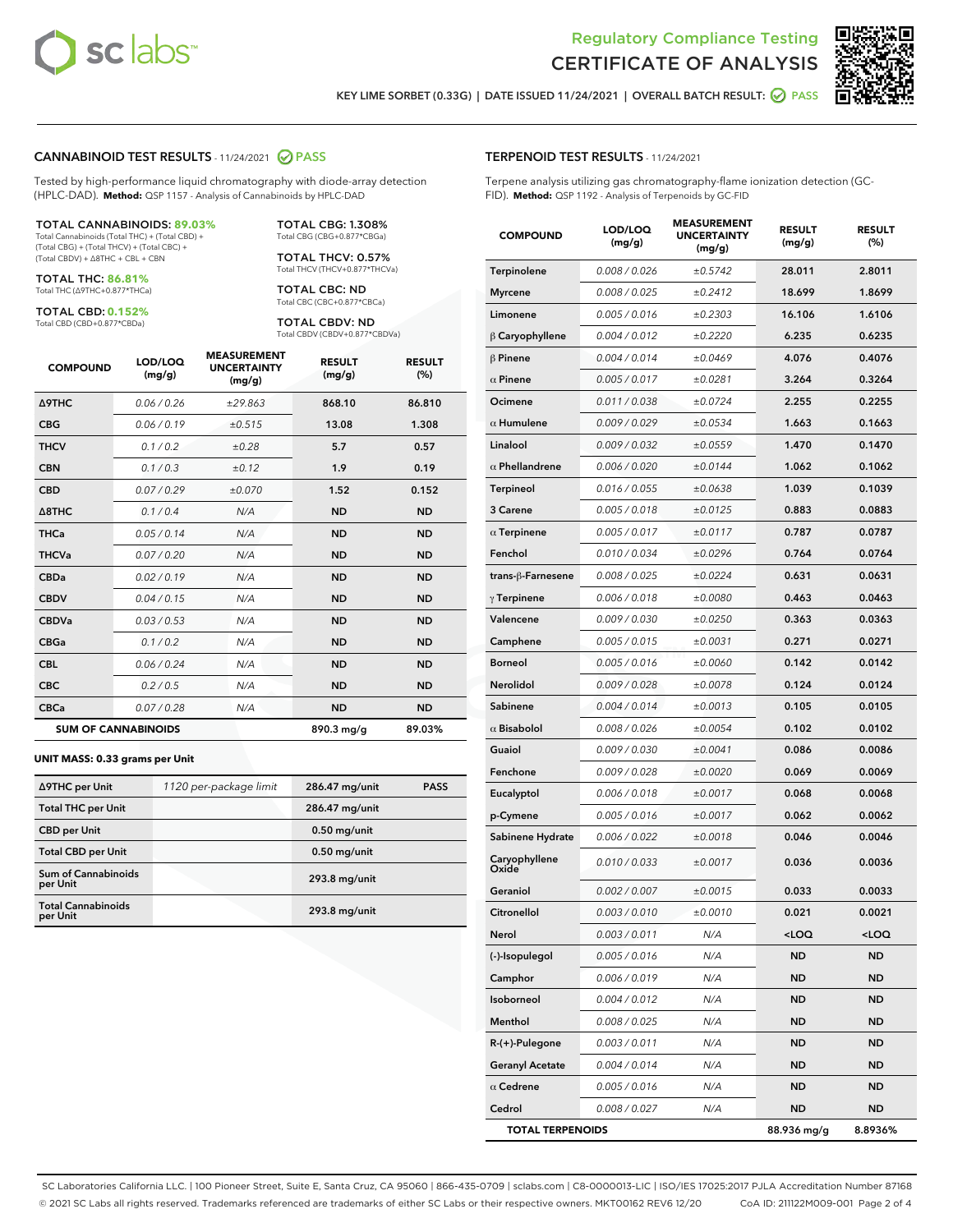



KEY LIME SORBET (0.33G) | DATE ISSUED 11/24/2021 | OVERALL BATCH RESULT: @ PASS

#### CATEGORY 1 PESTICIDE TEST RESULTS - 11/24/2021 2 PASS

Pesticide and plant growth regulator analysis utilizing high-performance liquid chromatography-mass spectrometry (HPLC-MS) or gas chromatography-mass spectrometry (GC-MS). \*GC-MS utilized where indicated. **Method:** QSP 1212 - Analysis of Pesticides and Mycotoxins by LC-MS or QSP 1213 - Analysis of Pesticides by GC-MS

| <b>COMPOUND</b>             | LOD/LOQ<br>$(\mu g/g)$ | <b>ACTION</b><br><b>LIMIT</b><br>$(\mu g/g)$ | <b>MEASUREMENT</b><br><b>UNCERTAINTY</b><br>$(\mu g/g)$ | <b>RESULT</b><br>$(\mu g/g)$ | <b>RESULT</b> |
|-----------------------------|------------------------|----------------------------------------------|---------------------------------------------------------|------------------------------|---------------|
| Aldicarb                    | 0.03 / 0.08            | $\geq$ LOD                                   | N/A                                                     | <b>ND</b>                    | <b>PASS</b>   |
| Carbofuran                  | 0.02 / 0.05            | $>$ LOD                                      | N/A                                                     | <b>ND</b>                    | <b>PASS</b>   |
| Chlordane*                  | 0.03 / 0.08            | $\ge$ LOD                                    | N/A                                                     | <b>ND</b>                    | <b>PASS</b>   |
| Chlorfenapyr*               | 0.03/0.10              | $>$ LOD                                      | N/A                                                     | <b>ND</b>                    | <b>PASS</b>   |
| Chlorpyrifos                | 0.02 / 0.06            | ≥ LOD                                        | N/A                                                     | <b>ND</b>                    | <b>PASS</b>   |
| Coumaphos                   | 0.02 / 0.07            | $\ge$ LOD                                    | N/A                                                     | <b>ND</b>                    | <b>PASS</b>   |
| Daminozide                  | 0.02 / 0.07            | $\geq$ LOD                                   | N/A                                                     | <b>ND</b>                    | <b>PASS</b>   |
| <b>DDVP</b><br>(Dichlorvos) | 0.03/0.09              | $\geq$ LOD                                   | N/A                                                     | <b>ND</b>                    | <b>PASS</b>   |
| Dimethoate                  | 0.03 / 0.08            | $>$ LOD                                      | N/A                                                     | <b>ND</b>                    | <b>PASS</b>   |
| Ethoprop(hos)               | 0.03/0.10              | $\ge$ LOD                                    | N/A                                                     | <b>ND</b>                    | <b>PASS</b>   |
| Etofenprox                  | 0.02 / 0.06            | $>$ LOD                                      | N/A                                                     | <b>ND</b>                    | <b>PASS</b>   |
| Fenoxycarb                  | 0.03 / 0.08            | $\geq$ LOD                                   | N/A                                                     | <b>ND</b>                    | <b>PASS</b>   |
| Fipronil                    | 0.03/0.08              | $>$ LOD                                      | N/A                                                     | <b>ND</b>                    | <b>PASS</b>   |
| Imazalil                    | 0.02 / 0.06            | $\geq$ LOD                                   | N/A                                                     | <b>ND</b>                    | <b>PASS</b>   |
| <b>Methiocarb</b>           | 0.02 / 0.07            | $\ge$ LOD                                    | N/A                                                     | <b>ND</b>                    | <b>PASS</b>   |
| Methyl<br>parathion         | 0.03/0.10              | $\geq$ LOD                                   | N/A                                                     | <b>ND</b>                    | <b>PASS</b>   |
| <b>Mevinphos</b>            | 0.03/0.09              | $>$ LOD                                      | N/A                                                     | <b>ND</b>                    | <b>PASS</b>   |
| Paclobutrazol               | 0.02 / 0.05            | $\geq$ LOD                                   | N/A                                                     | <b>ND</b>                    | <b>PASS</b>   |
| Propoxur                    | 0.03/0.09              | $\ge$ LOD                                    | N/A                                                     | <b>ND</b>                    | <b>PASS</b>   |
| Spiroxamine                 | 0.03 / 0.08            | $\ge$ LOD                                    | N/A                                                     | <b>ND</b>                    | <b>PASS</b>   |
| Thiacloprid                 | 0.03/0.10              | $\geq$ LOD                                   | N/A                                                     | <b>ND</b>                    | <b>PASS</b>   |

#### CATEGORY 2 PESTICIDE TEST RESULTS - 11/24/2021 @ PASS

| <b>COMPOUND</b>          | LOD/LOQ<br>$(\mu g/g)$ | <b>ACTION</b><br>LIMIT<br>$(\mu g/g)$ | <b>MEASUREMENT</b><br><b>UNCERTAINTY</b><br>$(\mu g/g)$ | <b>RESULT</b><br>$(\mu g/g)$ | <b>RESULT</b> |
|--------------------------|------------------------|---------------------------------------|---------------------------------------------------------|------------------------------|---------------|
| Abamectin                | 0.03/0.10              | 0.1                                   | N/A                                                     | <b>ND</b>                    | <b>PASS</b>   |
| Acephate                 | 0.02/0.07              | 0.1                                   | N/A                                                     | <b>ND</b>                    | <b>PASS</b>   |
| Acequinocyl              | 0.02/0.07              | 0.1                                   | N/A                                                     | <b>ND</b>                    | <b>PASS</b>   |
| Acetamiprid              | 0.02/0.05              | 0.1                                   | N/A                                                     | <b>ND</b>                    | <b>PASS</b>   |
| Azoxystrobin             | 0.02/0.07              | 0.1                                   | N/A                                                     | <b>ND</b>                    | <b>PASS</b>   |
| <b>Bifenazate</b>        | 0.01 / 0.04            | 0.1                                   | N/A                                                     | <b>ND</b>                    | <b>PASS</b>   |
| <b>Bifenthrin</b>        | 0.02/0.05              | 3                                     | N/A                                                     | <b>ND</b>                    | <b>PASS</b>   |
| <b>Boscalid</b>          | 0.03/0.09              | 0.1                                   | N/A                                                     | <b>ND</b>                    | <b>PASS</b>   |
| Captan                   | 0.19/0.57              | 0.7                                   | N/A                                                     | <b>ND</b>                    | <b>PASS</b>   |
| Carbaryl                 | 0.02/0.06              | 0.5                                   | N/A                                                     | <b>ND</b>                    | <b>PASS</b>   |
| Chlorantranilip-<br>role | 0.04/0.12              | 10                                    | N/A                                                     | <b>ND</b>                    | <b>PASS</b>   |
| Clofentezine             | 0.03/0.09              | 0.1                                   | N/A                                                     | <b>ND</b>                    | <b>PASS</b>   |

| <b>COMPOUND</b>               | LOD/LOQ<br>(µg/g) | <b>ACTION</b><br><b>LIMIT</b><br>$(\mu g/g)$ | <b>MEASUREMENT</b><br><b>UNCERTAINTY</b><br>$(\mu g/g)$ | <b>RESULT</b><br>(µg/g) | <b>RESULT</b> |
|-------------------------------|-------------------|----------------------------------------------|---------------------------------------------------------|-------------------------|---------------|
| Cyfluthrin                    | 0.12 / 0.38       | $\overline{\mathcal{L}}$                     | N/A                                                     | <b>ND</b>               | <b>PASS</b>   |
| Cypermethrin                  | 0.11 / 0.32       | $\mathcal{I}$                                | N/A                                                     | <b>ND</b>               | <b>PASS</b>   |
| Diazinon                      | 0.02 / 0.05       | 0.1                                          | N/A                                                     | <b>ND</b>               | <b>PASS</b>   |
| Dimethomorph                  | 0.03 / 0.09       | 2                                            | N/A                                                     | <b>ND</b>               | <b>PASS</b>   |
| Etoxazole                     | 0.02 / 0.06       | 0.1                                          | N/A                                                     | <b>ND</b>               | <b>PASS</b>   |
| Fenhexamid                    | 0.03 / 0.09       | 0.1                                          | N/A                                                     | <b>ND</b>               | <b>PASS</b>   |
| Fenpyroximate                 | 0.02 / 0.06       | 0.1                                          | N/A                                                     | <b>ND</b>               | <b>PASS</b>   |
| Flonicamid                    | 0.03 / 0.10       | 0.1                                          | N/A                                                     | <b>ND</b>               | <b>PASS</b>   |
| Fludioxonil                   | 0.03 / 0.10       | 0.1                                          | N/A                                                     | <b>ND</b>               | <b>PASS</b>   |
| Hexythiazox                   | 0.02 / 0.07       | 0.1                                          | N/A                                                     | <b>ND</b>               | <b>PASS</b>   |
| Imidacloprid                  | 0.04 / 0.11       | 5                                            | N/A                                                     | <b>ND</b>               | <b>PASS</b>   |
| Kresoxim-methyl               | 0.02 / 0.07       | 0.1                                          | N/A                                                     | <b>ND</b>               | <b>PASS</b>   |
| Malathion                     | 0.03 / 0.09       | 0.5                                          | N/A                                                     | <b>ND</b>               | <b>PASS</b>   |
| Metalaxyl                     | 0.02 / 0.07       | $\overline{2}$                               | N/A                                                     | <b>ND</b>               | <b>PASS</b>   |
| Methomyl                      | 0.03 / 0.10       | 1                                            | N/A                                                     | <b>ND</b>               | <b>PASS</b>   |
| Myclobutanil                  | 0.03 / 0.09       | 0.1                                          | N/A                                                     | <b>ND</b>               | <b>PASS</b>   |
| Naled                         | 0.02 / 0.07       | 0.1                                          | N/A                                                     | <b>ND</b>               | <b>PASS</b>   |
| Oxamyl                        | 0.04 / 0.11       | 0.5                                          | N/A                                                     | <b>ND</b>               | <b>PASS</b>   |
| Pentachloronitro-<br>benzene* | 0.03 / 0.09       | 0.1                                          | N/A                                                     | <b>ND</b>               | <b>PASS</b>   |
| Permethrin                    | 0.04 / 0.12       | 0.5                                          | N/A                                                     | <b>ND</b>               | <b>PASS</b>   |
| Phosmet                       | 0.03/0.10         | 0.1                                          | N/A                                                     | <b>ND</b>               | <b>PASS</b>   |
| Piperonylbu-<br>toxide        | 0.02 / 0.07       | 3                                            | N/A                                                     | <b>ND</b>               | <b>PASS</b>   |
| Prallethrin                   | 0.03 / 0.08       | 0.1                                          | N/A                                                     | <b>ND</b>               | <b>PASS</b>   |
| Propiconazole                 | 0.02 / 0.07       | 0.1                                          | N/A                                                     | <b>ND</b>               | <b>PASS</b>   |
| Pyrethrins                    | 0.04 / 0.12       | 0.5                                          | N/A                                                     | <b>ND</b>               | <b>PASS</b>   |
| Pyridaben                     | 0.02 / 0.07       | 0.1                                          | N/A                                                     | <b>ND</b>               | <b>PASS</b>   |
| Spinetoram                    | 0.02 / 0.07       | 0.1                                          | N/A                                                     | <b>ND</b>               | <b>PASS</b>   |
| Spinosad                      | 0.02 / 0.07       | 0.1                                          | N/A                                                     | ND                      | <b>PASS</b>   |
| Spiromesifen                  | 0.02 / 0.05       | 0.1                                          | N/A                                                     | <b>ND</b>               | <b>PASS</b>   |
| Spirotetramat                 | 0.02 / 0.06       | 0.1                                          | N/A                                                     | <b>ND</b>               | <b>PASS</b>   |
| Tebuconazole                  | 0.02 / 0.07       | 0.1                                          | N/A                                                     | <b>ND</b>               | <b>PASS</b>   |
| Thiamethoxam                  | 0.03 / 0.10       | 5                                            | N/A                                                     | <b>ND</b>               | <b>PASS</b>   |
| Trifloxystrobin               | 0.03 / 0.08       | 0.1                                          | N/A                                                     | ND                      | <b>PASS</b>   |

SC Laboratories California LLC. | 100 Pioneer Street, Suite E, Santa Cruz, CA 95060 | 866-435-0709 | sclabs.com | C8-0000013-LIC | ISO/IES 17025:2017 PJLA Accreditation Number 87168 © 2021 SC Labs all rights reserved. Trademarks referenced are trademarks of either SC Labs or their respective owners. MKT00162 REV6 12/20 CoA ID: 211122M009-001 Page 3 of 4